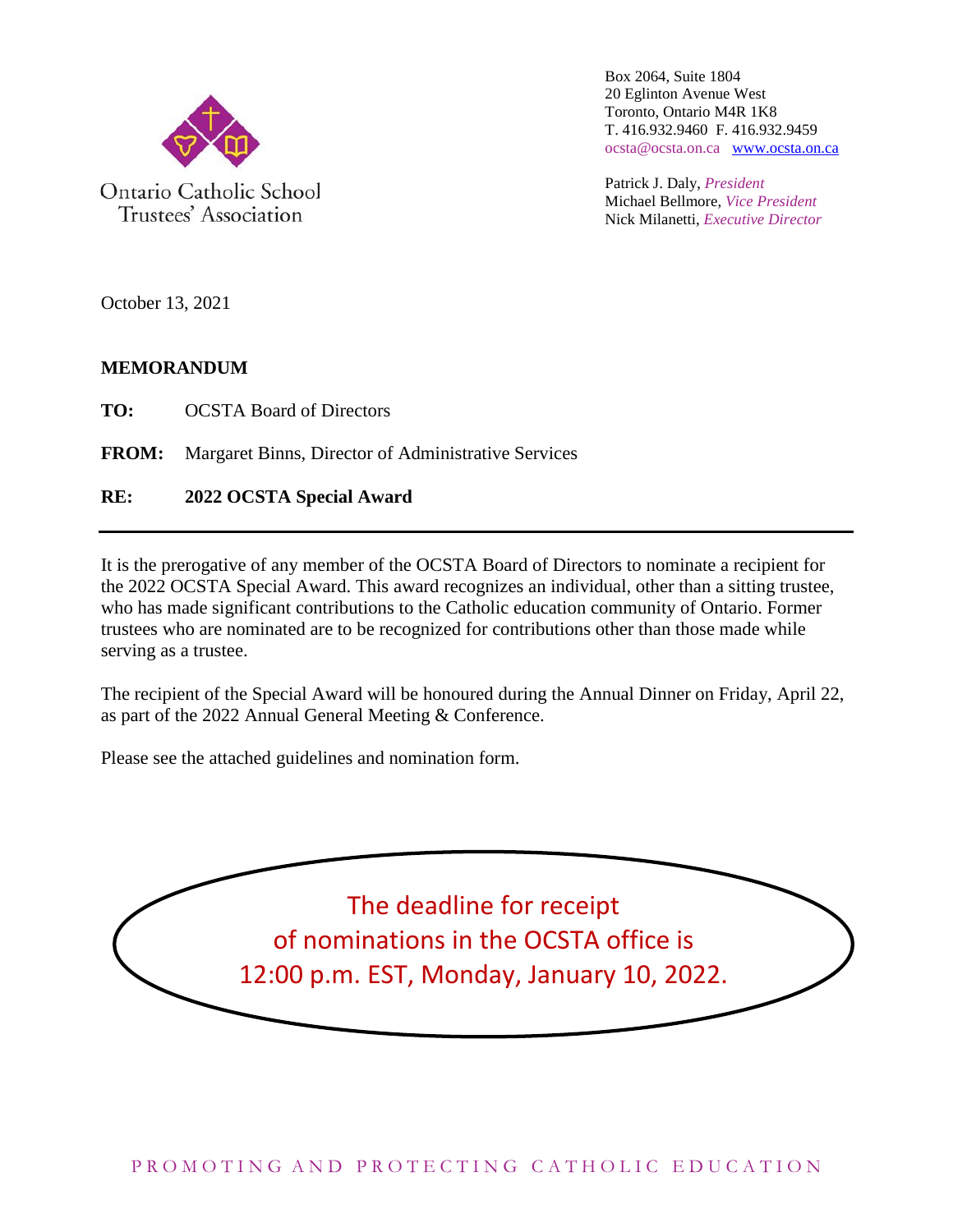### **OCSTA Special Award: Guidelines**

#### **NOMINATION ELIGIBILITY**

- The nominee must be an individual other than a sitting trustee.
- Nominations may be made by any current member of the OCSTA Board of Directors.

#### **EVALUATION CRITERIA**

This award will be given to an individual other than a sitting trustee who has made significant contributions to the Catholic education community of Ontario, other than those they may have made while serving as a trustee.

#### **PROCESS**

- Only one person will be honoured in any given year. The Board is not required to present a Special Award each year.
- All nominations will be reviewed, and the winner selected at the February Board of Directors' meeting.
- For information purposes, a list of past winners will be provided to the OCSTA Board of Directors (included in this package).
- The presentation of the Award will take place at OCSTA's Annual General Meeting  $\&$ Conference.
- OCSTA will reimburse the award recipient, plus one guest, for reasonable combined travel expenses up to \$1,000 and one hotel night to attend the Awards Ceremony and Annual Dinner at the Annual General Meeting & Conference. In lieu of travel, an option for videoconferencing or taped message may be provided.

#### **NOMINATION FORMAT**

- Nominations must be submitted using the form below and preceded by the Nomination Cover Sheet.
- The response in support of the nominee must **not** exceed 400 words. Only information within the prescribed length will be considered.
- Within the prescribed length, please provide sufficient information about the nominee to permit the Board of Directors to make an informed choice.
- Submissions must be clearly legible.
- Please provide a photo of the nominee if possible.

#### **SUBMISSION METHOD AND DEADLINE**

- Nominations may be submitted by email to Marie Palombi at [mpalombi@ocsta.on.ca.](mailto:mpalombi@ocsta.on.ca)
- The deadline for the receipt of nominations in the provincial office is **12:00 p.m. EST, Monday, January 10, 2022**. The deadline is firm and will not be extended.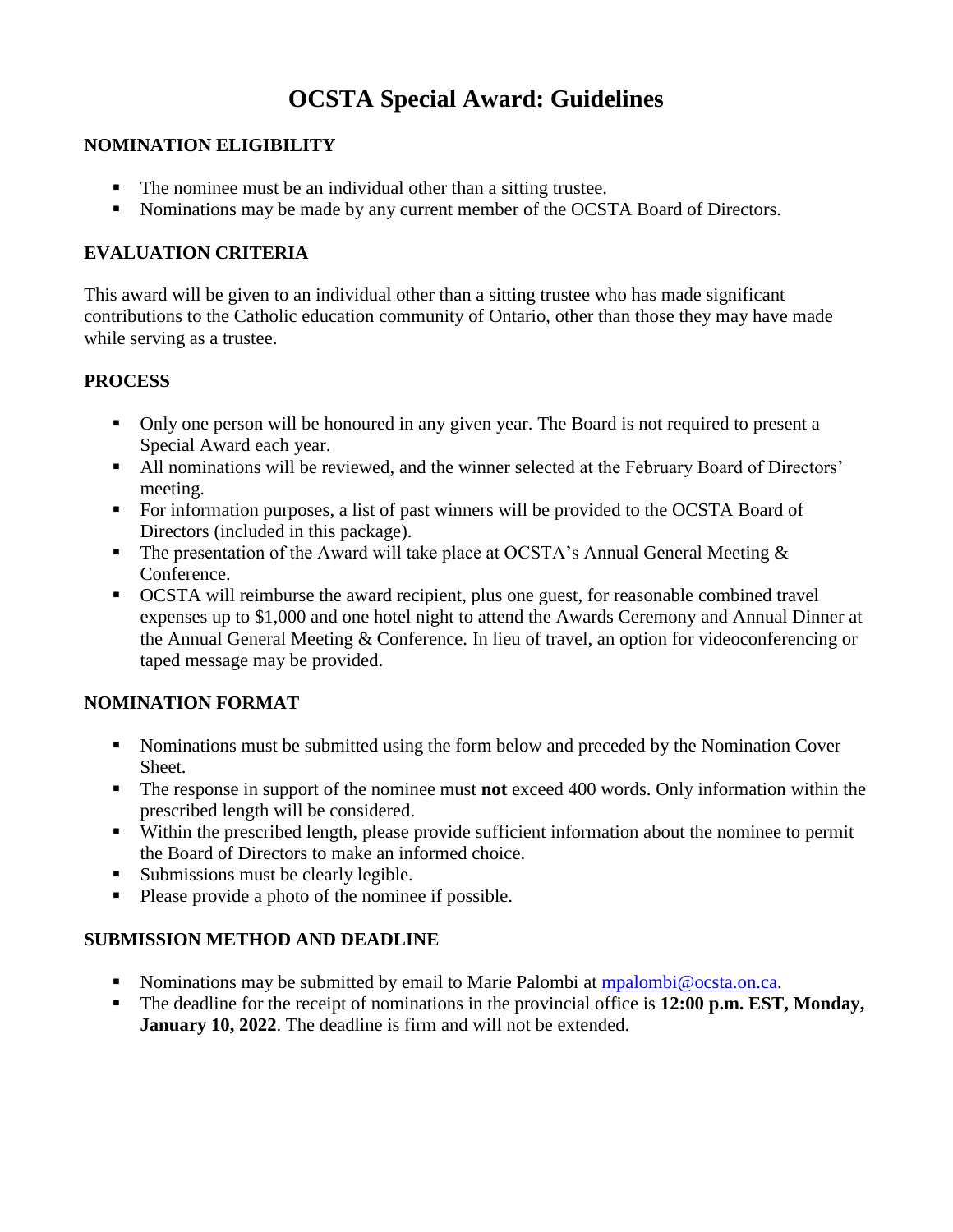# Nomination Cover Sheet OCSTA Special Award

| Name of Nominee: |  |
|------------------|--|
| Nominated by:    |  |
| Telephone #:     |  |
| E-mail Address:  |  |
| Fax #:           |  |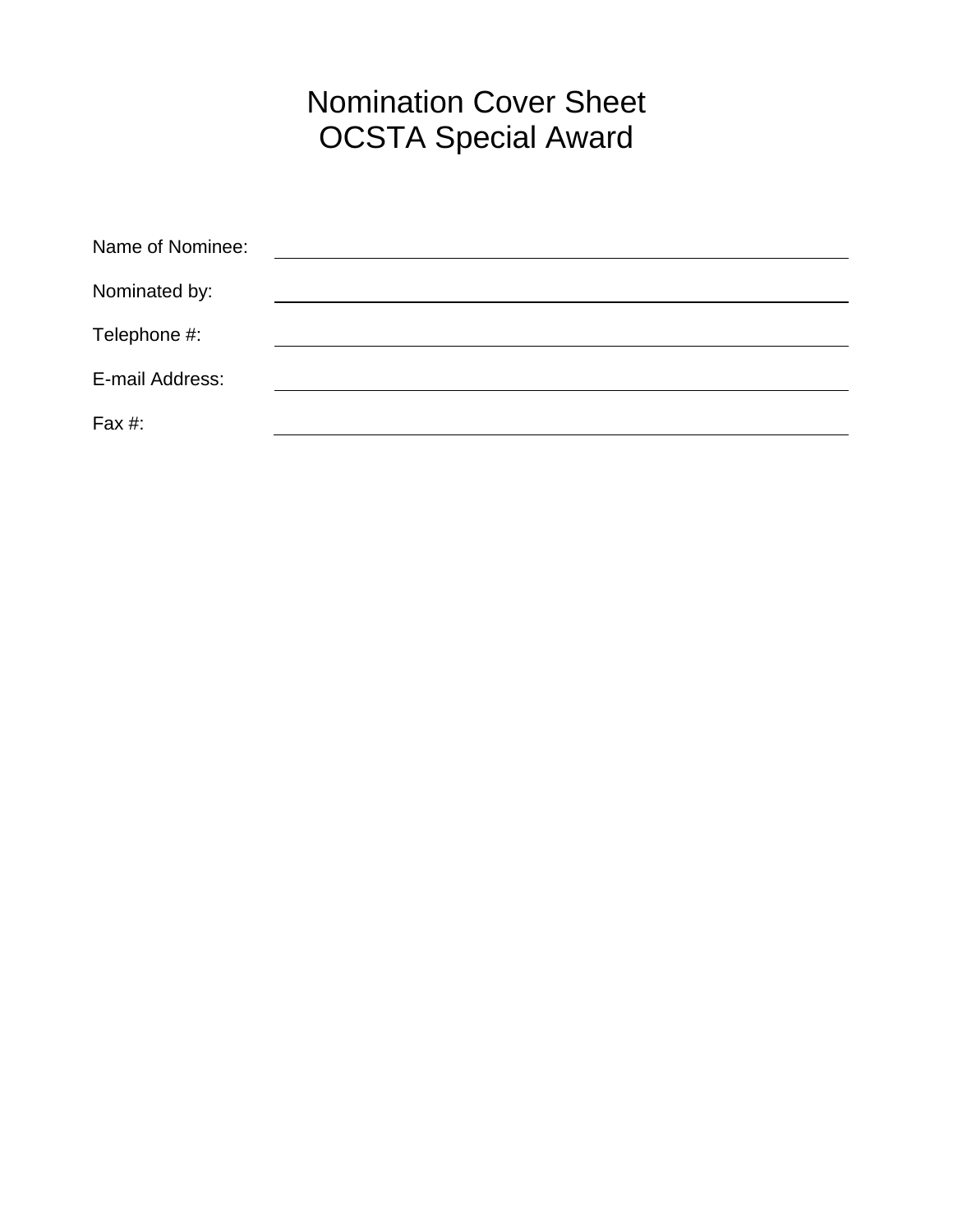This award recognizes an individual other than a sitting trustee who has made significant contributions to the Catholic education community of Ontario. Former trustees who are nominated are to be recognized for contributions other than those made while serving as a trustee. Please provide details of the nominee's contributions that, in your opinion, exceed the community's expectations.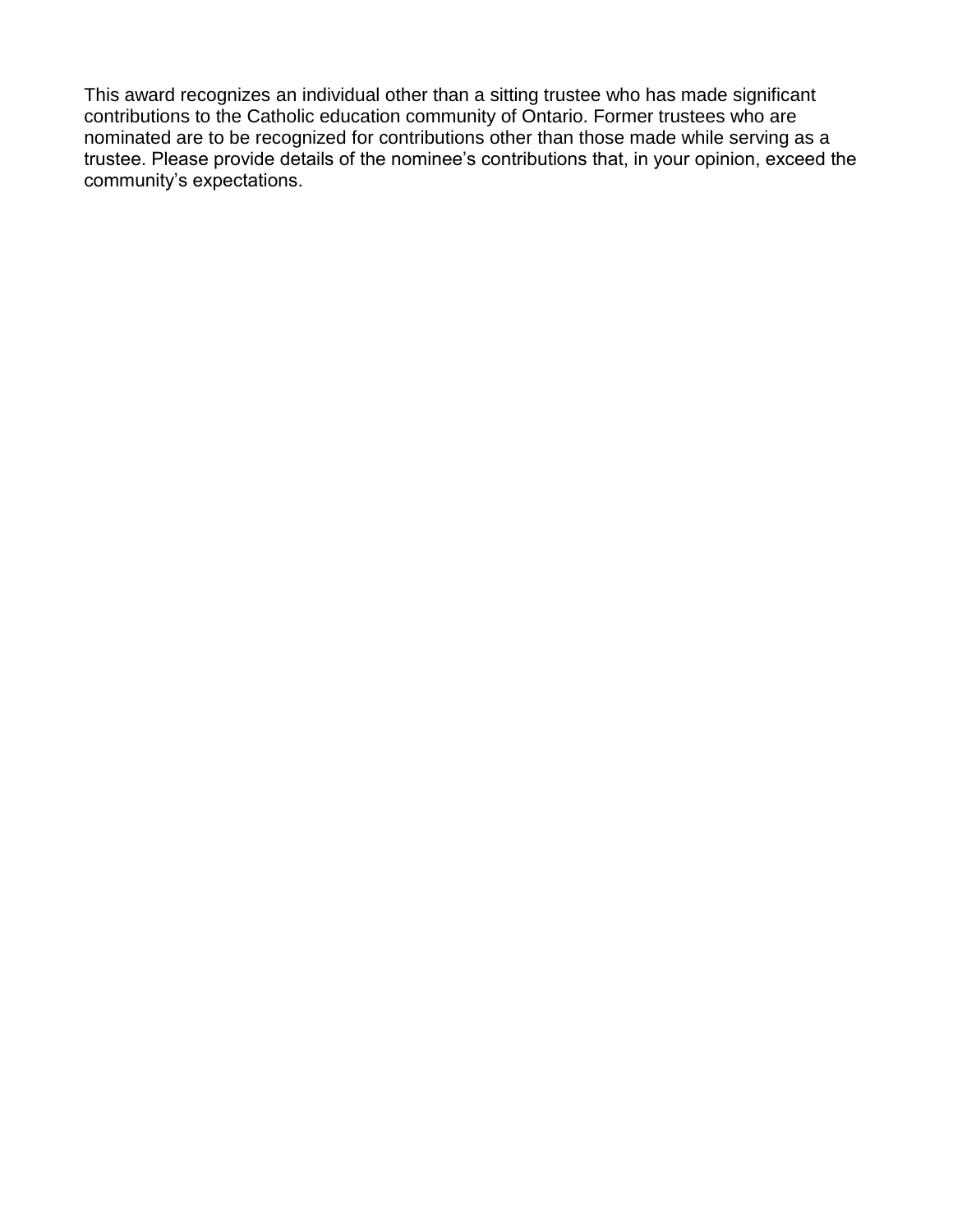

## **OCSTA Special Award Recipients (from Inception)**

| <b>YEAR</b> | <b>RECIPIENT</b>                                                           |
|-------------|----------------------------------------------------------------------------|
| 2021        | Most Reverend Gerard Bergie, Bishop of St. Catharines                      |
| 2020        | Dr. Mark McGowan                                                           |
| 2019        | N/A                                                                        |
| 2018        | Sr. Joan Cronin, Grey Sisters of the Immaculate Conception                 |
| 2017        | N/A                                                                        |
| 2016        | N/A                                                                        |
| 2015        | Fr. Pat Fitzpatrick, OCSTA Chaplain                                        |
| 2014        | John Kostoff, Director of Education, Dufferin-Peel CDSB                    |
| 2013        | James McCracken, former Director of Education, Ottawa CSB                  |
| 2012        | Patrick Slack, former OCSTA Executive Director                             |
| 2011        | <b>Archbishop Thomas Collins</b>                                           |
| 2010        | Mike Riley, OCSTA                                                          |
| 2009        | <b>Bill Davis</b>                                                          |
| 2008        | <b>Catholic Principals' Council of Ontario (CPCO)</b>                      |
| 2007        | <b>Carol Devine, OCSTA</b>                                                 |
| 2006        | <b>Grant Andrews</b>                                                       |
| 2005        | <b>Msgr. Dennis Murphy</b>                                                 |
| 2004        | Peter Lauwers, Miller Thomson Barristers & Solicitors                      |
| 2003        | Betty Moseley-Williams, Nipissing-Parry Sound CDSB                         |
| 2002        | Patrick Dunne, Director of Education, London DCSB                          |
| 2001        | James Mulligan, Niagara CDSB                                               |
| 2000        | <b>Bishop Fred Henry, Bishop of Calgary</b>                                |
| 1999        | Earle McCabe, former Deputy Executive Director of OCSTA                    |
| 1998        | Sr. Pat Hogan CSJ, former Director of Religious Education, OCSTA           |
| 1997        | Most Rev. Nicola de Angelis, Auxiliary Bishop of Toronto                   |
| 1996        | Ronald Larkin, Deputy Director, Carleton RCSSB                             |
| 1995        |                                                                            |
| 1994        | Derry Byrne, Director of Education, Carleton RCSS Board                    |
| 1993        |                                                                            |
| 1992        | Dr. Franklin Walker, Author of "Catholic Education in Ontario" (3 Volumes) |
| 1991        |                                                                            |
| 1990        | John Zupancic, former Director of Education, York Region RCSS Board        |
| 1989        |                                                                            |
| 1988        | Thomas Reilly, Associate Director of Education, Dufferin-Peel RCSS Board   |
| 1987        | Sr. Elaine Dunn, CSJ, London                                               |